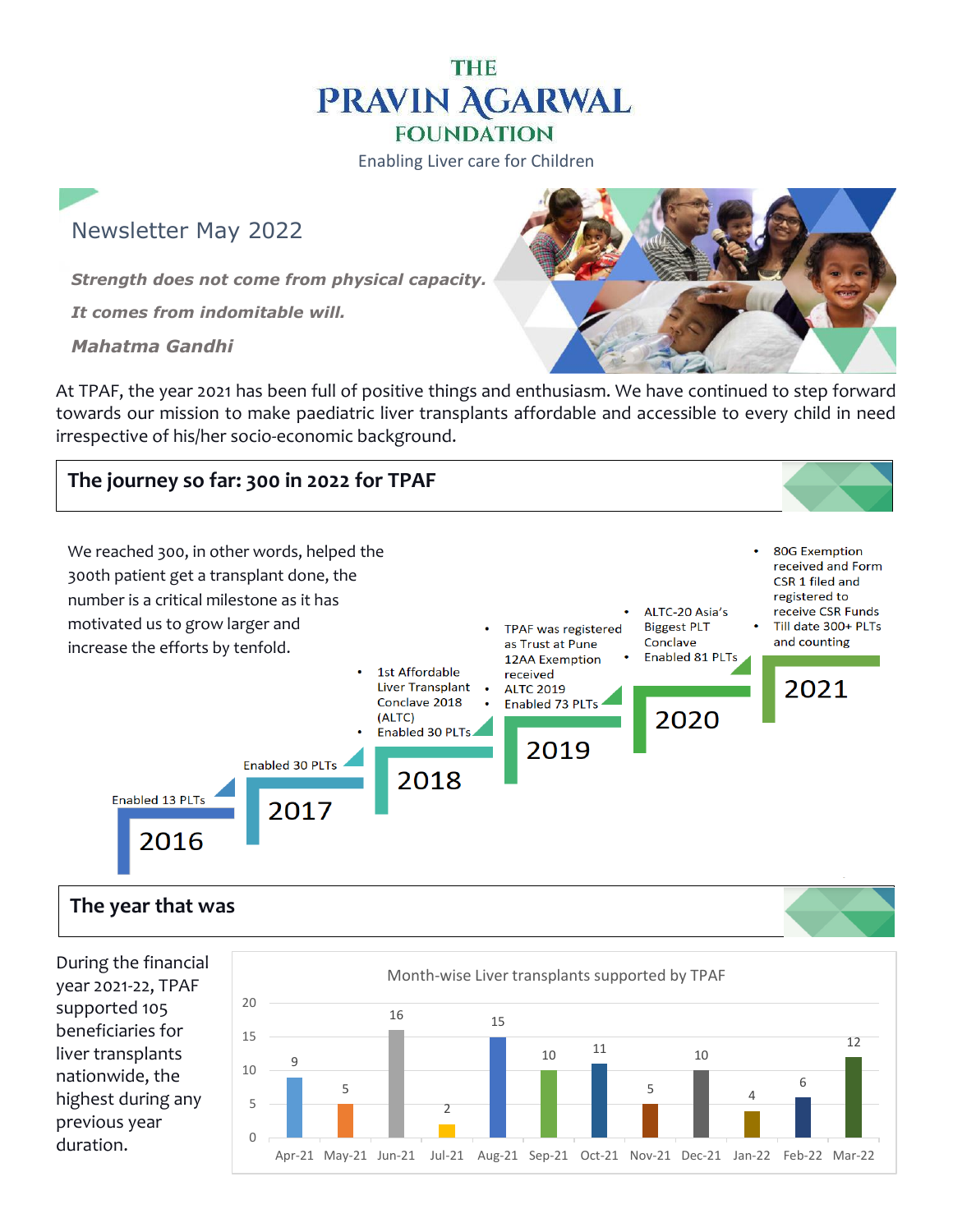### Stories of some of the lives touched on the way



# Sandeep K B



- Age/ Gender- 10 years/ Male
- Diagnosis- Acute Chronic Liver Disease secondary to **Wilson's Disease**
- Treatment done- Living donor liver transplant
- Donor-Sandeep's mother donated a part of her liver to the him-Jayanthi
- Hospital- Manipal Hospital, Bangalore
- Treating Doctor- Dr. Rajiv Lochan and Team
- Transplant done in February'22

## **Ishwari Satav**



- Age/ Gender- 5 years/ Female
- Diagnosis- Progressive Familial Intrahepatic Cholestasis-**Type III**
- Treatment done- Living donor liver transplant  $\bullet$
- Donor- Ishwari's father donated a part of his liver to the her-Ganesh Satav
- Hospital- Sahyadri Super Speciality Hospital, Pune
- Treating Doctor- Dr. Bipin Vibhute and Team  $\bullet$
- Transplant done in March'22